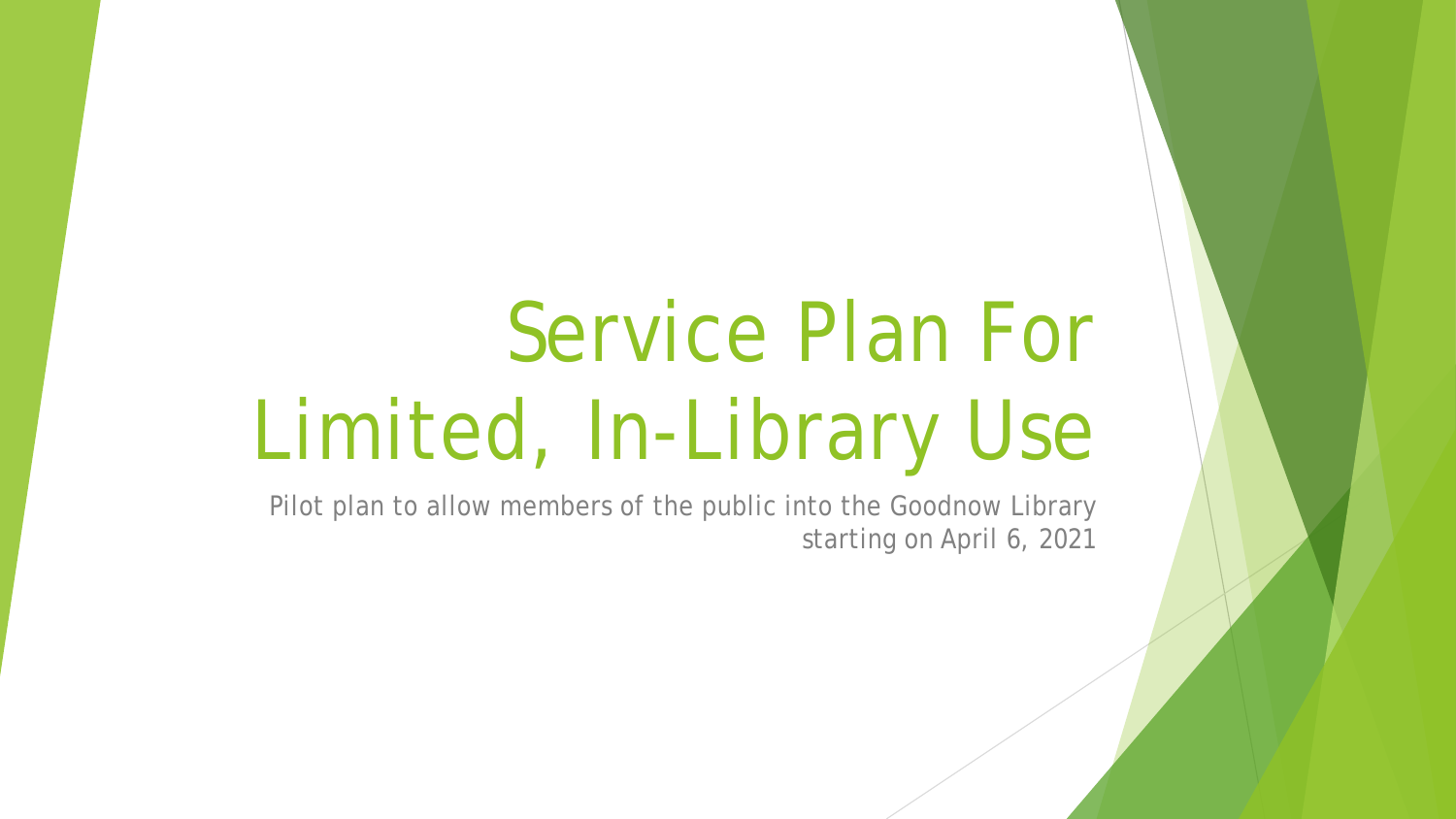# Factors Influencing Re-Opening the **Library**

#### Forward Progress

- Governor's recent announcements
	- MA returning to Phase III, Step 2 on March 1, 2021 easing restrictions
	- MA moving to Phase IV, Step 1 on March 22, 2021 return to "new normal"
- Availability of vaccine for 65+
- Maintaining safety precautions to keep staff and patrons safe

#### **Restrictions**

- Limited staffing
	- With the addition of in-library use to contactless pickup and other services, this doubles staff workload
- Lack of vaccinations for all staff
- Need to scale back if staff become sick or need to quarantine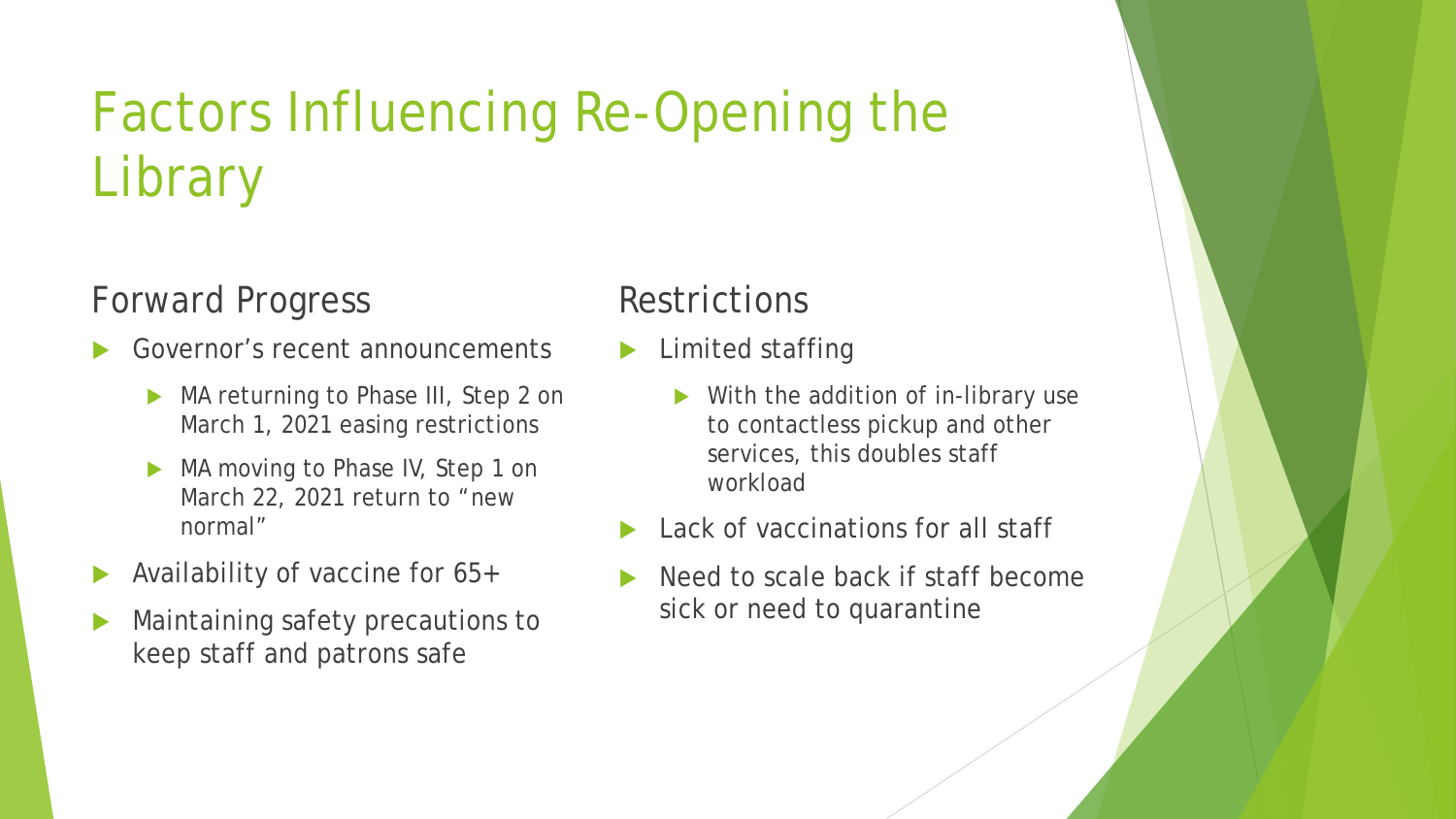### Plan Development and Approval

This plan has been developed in cooperation, with input from the following:

- Goodnow Library Board of Trustees
- Henry Hayes, Sudbury Town Manager
- Bill Murphy, Sudbury Health Director
- Sudbury Re-opening Taskforce with representation from the Assistant Town Manager/Human Resources Director, Combined Facilities Director, Emergency Management Director, and other Town officials
- Library Staff
- Minuteman Library Network member libraries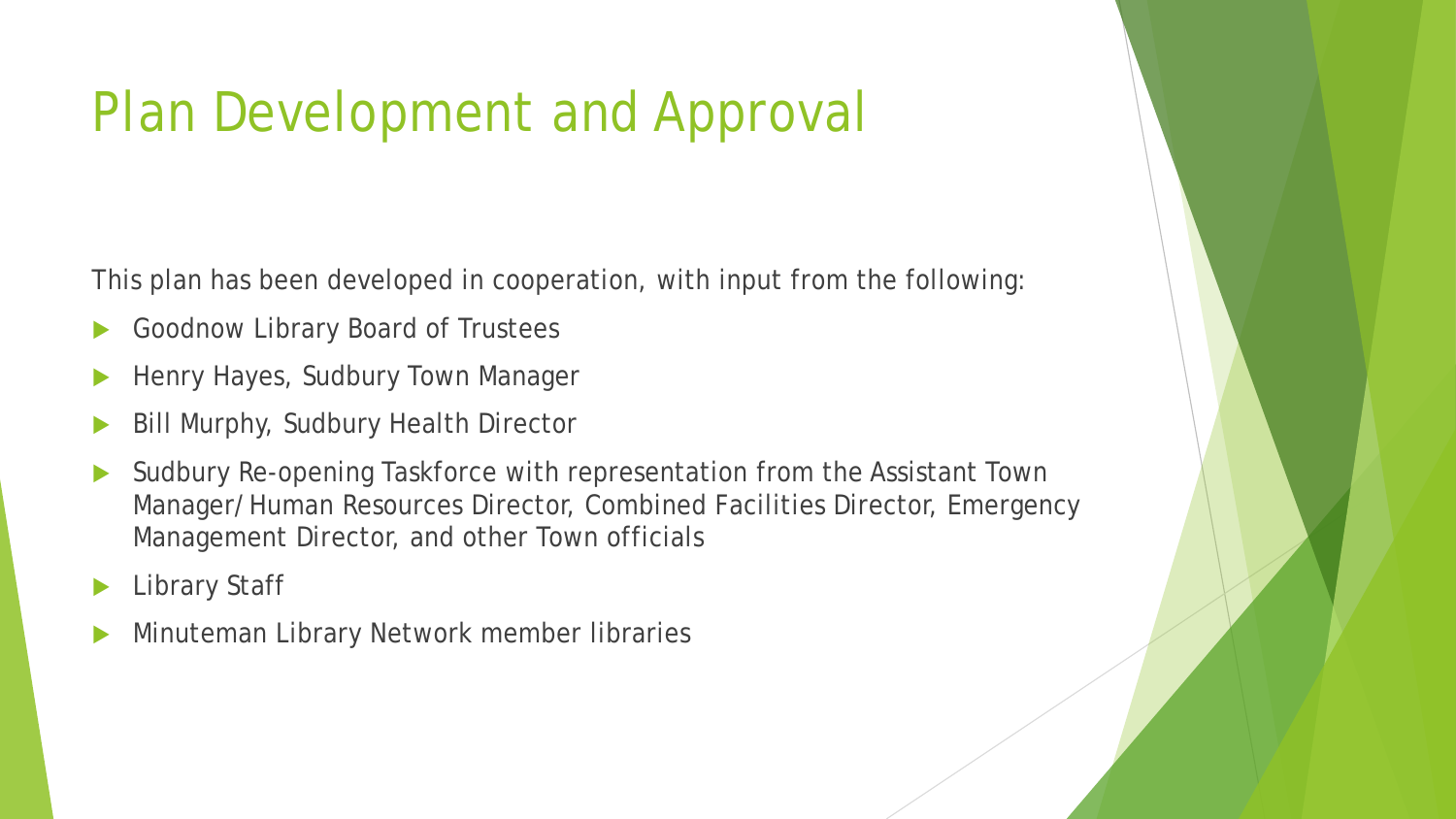### Schedule for In-Library/Curbside Services

- IN-LIBRARY
	- **Tuesdays**
		- ▶ 10-11am, for ages 65+ and those with underlying health conditions
		- ▶ 11am-4pm, all patrons
	- **Thursdays**
		- ▶ 1-2pm, for ages 65+ and those with underlying health conditions
		- ▶ 2-7pm, all patrons
- CONTINUED CONTACTLESS APPOINTMENTS\*
	- **Mondays and Wednesdays**
		- $\blacktriangleright$  10-4:30
	- **Fridays and Saturdays**
		- $\blacktriangleright$  10-1

*\*currently M,T,W 10-4:30, Th 1-7:30, F,S, 10-1*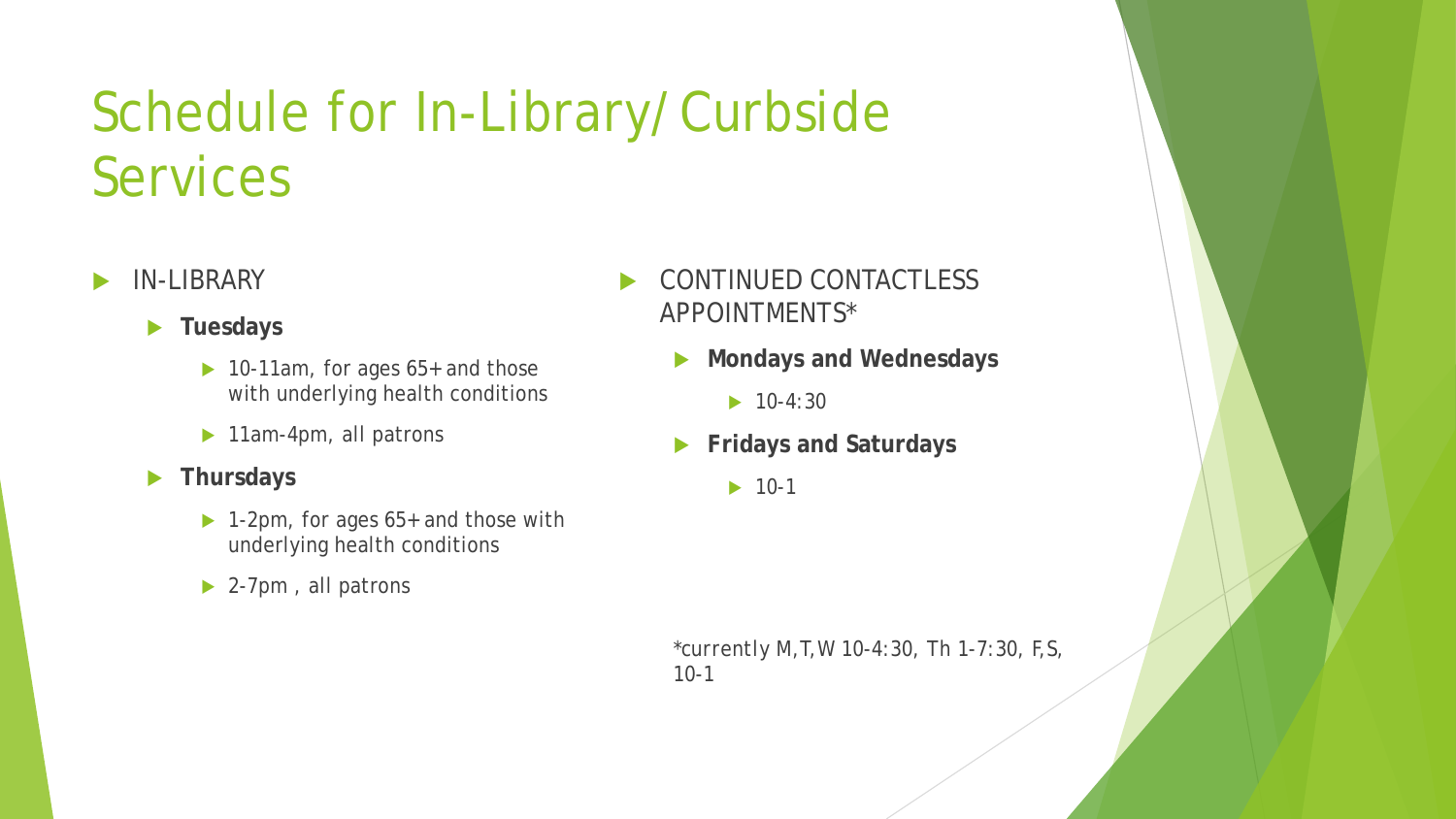# Capacity, Signage & Traffic Flow

IN ORDER TO MAINTAIN EVERYONE'S SAFETY, A NUMBER OF CONTROL MEASURES WILL BE IMPLEMENTED

- The number of patrons allowed in the library at a time will be limited to 25.
- Visitors will be asked to limit there time to 15 minutes
- Stanchions will be placed to restrict access to off-limit areas.
- Arrows on floors will indicate walking direction
- Signage will aid in directing patrons to areas such as self-checkout, book return and various collections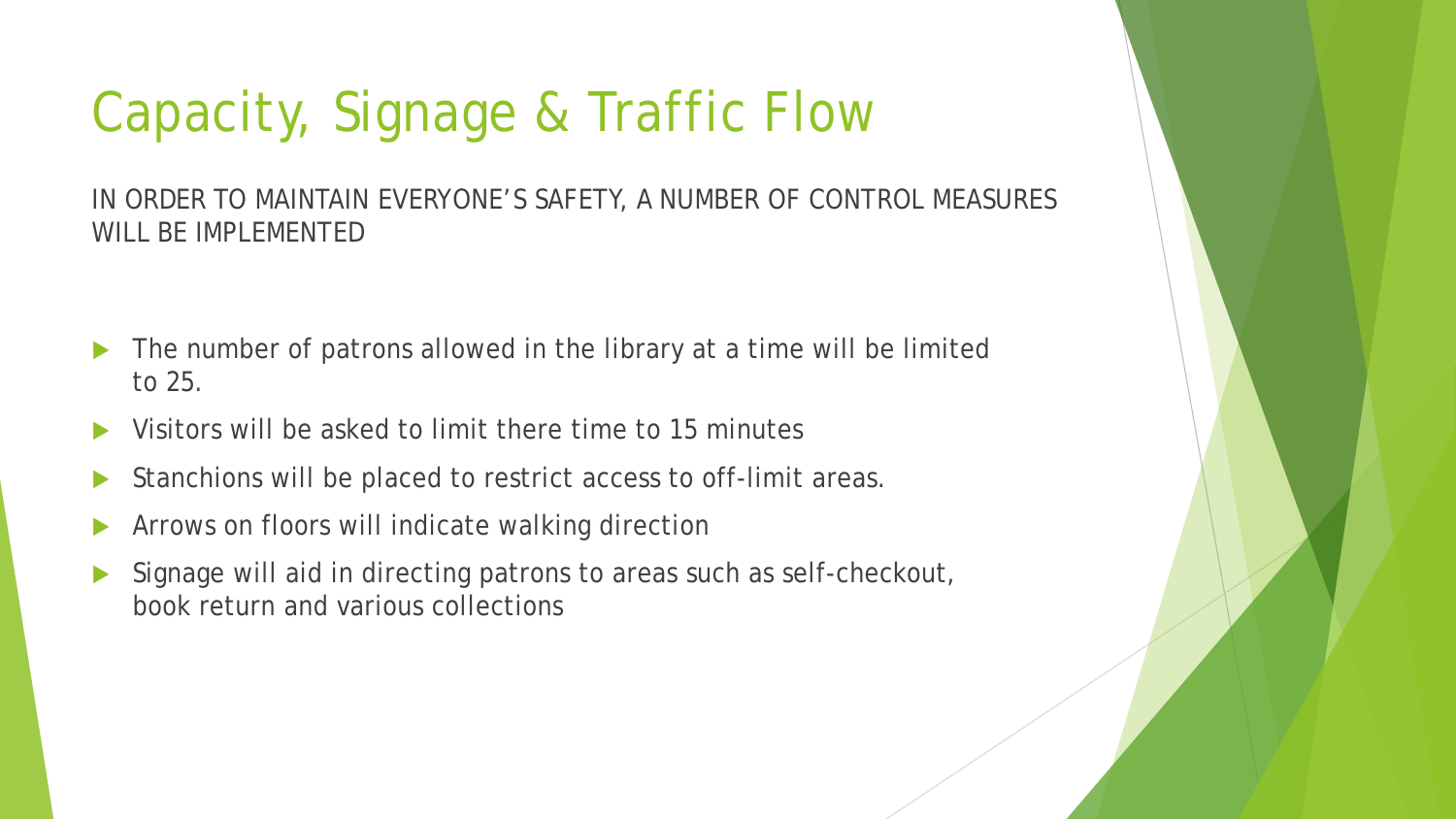#### Definition of Limited Services

WE CAN'T WAIT TO SEE YOU AGAIN, BUT USING THE LIBRARY WILL BE VERY DIFFERENT. HERE'S WHAT TO EXPECT:

- **You will be able to:**
	- Browse and check out materials on the first floor
	- Pick up holds
	- Ask librarians for help looking up titles
	- Replace or get a new library card
- **When in the Library, please:**
	- Wear a mask at all times
	- Remain at least 6 feet away from others
	- Wait outside in line if Library hits capacity
	- Follow traffic flow signage
	- Abide by staff instructions regarding safety
- **At this time you will not be able to:**
	- Access the second floor
	- Use computers
	- Scan, fax, photocopy or print
	- Attend programs
	- Use meeting rooms
	- Use study rooms
	- Use any space for studying, reading, socializing, or other activity
	- Play with toys
	- Use the Local History collection
	- Spend a prolonged period of time in the **library**